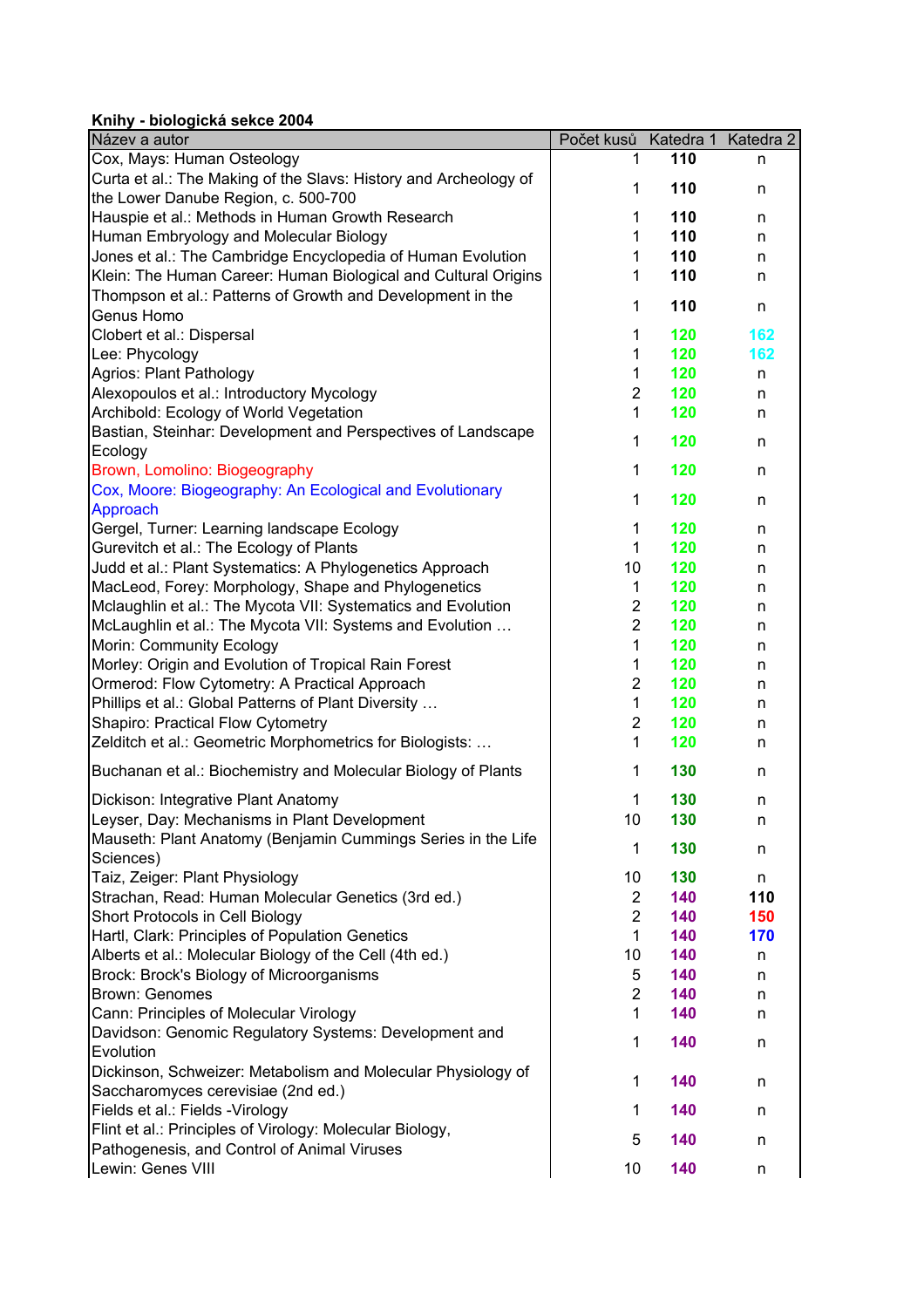| Lodish et al.: Molecular Cell Biology                  | 10  | 140 |  |
|--------------------------------------------------------|-----|-----|--|
| Molecular Genetics of Bacteria                         |     | 140 |  |
| Strauss et al.: Viruses and Human Disease              |     | 140 |  |
| Suzuki et al.: An introduction to Genetic Analysis     | ٠.  | 140 |  |
| Wagner, Hewlett: Basic Virology                        |     | 140 |  |
| Watson et al.: Molecular Biology of the Gene (5th ed.) | 10. | 140 |  |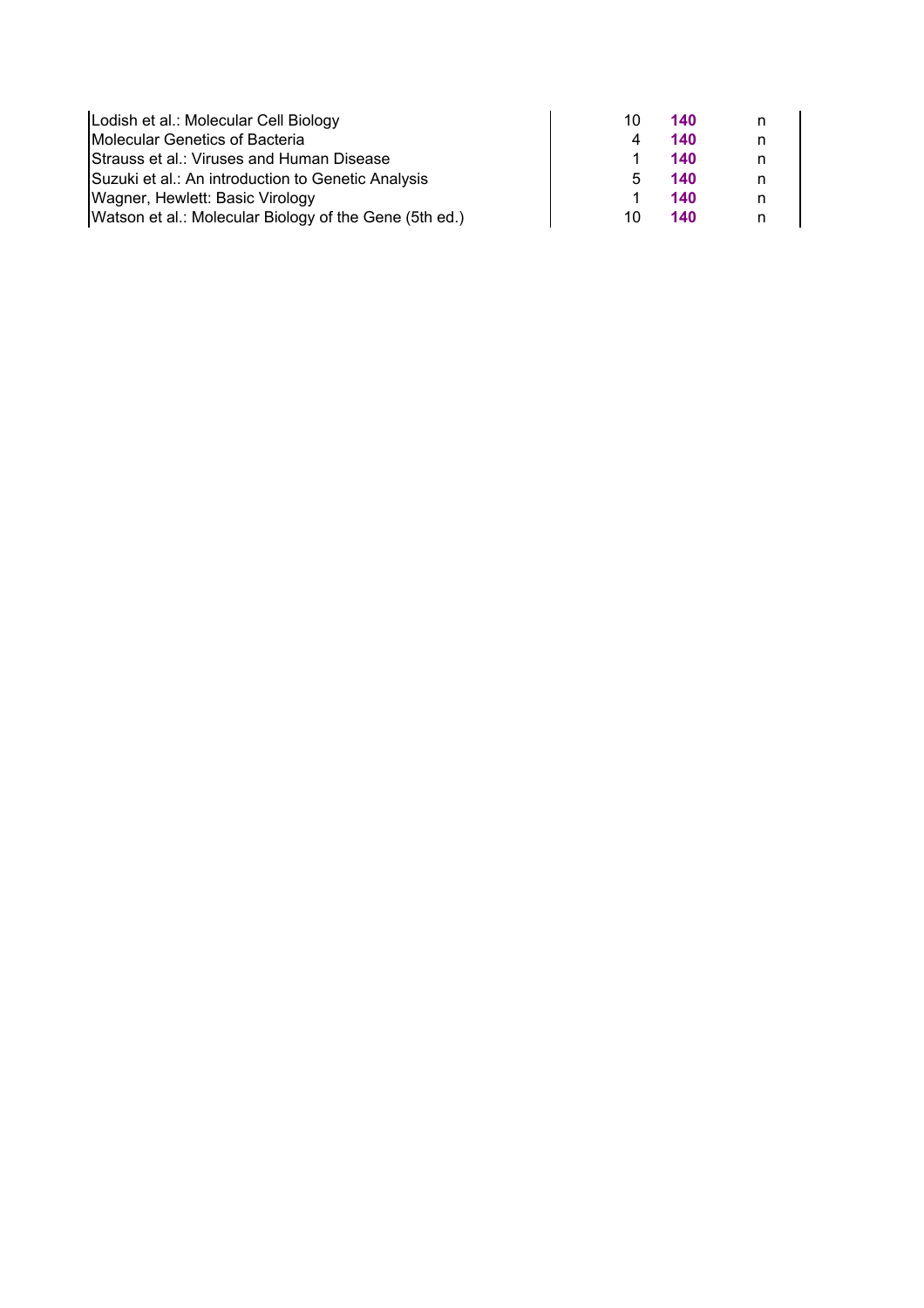| Lakowicz: Principles of Fluorescence Spectroscopy<br>Michal: Biochemical Pathways: An Atlas of Biochemistry and<br>Molecular Biology | 1<br>5                  | 150<br>150 | 140<br>140 |
|--------------------------------------------------------------------------------------------------------------------------------------|-------------------------|------------|------------|
| Cormack: Essential Histology                                                                                                         | $\mathbf{1}$            | 150        | n.         |
| Fairweather: Cell Signalling in Prokaryotes and Lower Metazoa                                                                        | $\mathbf 1$             | 150        | n          |
| Gilbert: Developmental Biology                                                                                                       | 10                      | 150        | n          |
| Gomperts et al.: Signal Transduction                                                                                                 | 1                       | 150        | n          |
| Janeway et al.: Immunobiology                                                                                                        | 10                      | 150        | n          |
| Koolman et al.: Color Atlas of Biochemistry                                                                                          | 1                       | 150        | n          |
| Krauss: Biochemistry of Signal Transduction and Regulation                                                                           | $\mathbf{1}$            | 150        | n          |
| Nelson, Cox: Lehninger Principles of Biochemistry (4th ed.)                                                                          | 10                      | 150        | n          |
| Nicholls: From Neuron to Brain                                                                                                       | 5                       | 150        | n          |
| Randall: Eckert Animal Physiology                                                                                                    | 10                      | 150        | n          |
| Rang: Pharmacology                                                                                                                   | $\overline{2}$          | 150        | n          |
| Roit: Immunology (6th ed.)                                                                                                           | 5                       | 150        | n          |
| Ross, Kaye: Histology: A Text and Atlas                                                                                              | $\mathbf{1}$            | 150        | n          |
| Voet: Biochemistry                                                                                                                   | 10                      | 150        | n          |
| Wolpert et al.: Principles of Development                                                                                            | 5                       | 150        | n          |
| Young, Heath: Wheater's Functional Histology: A Text and Colour                                                                      | 10                      | 150        | n          |
| Atlas                                                                                                                                |                         |            |            |
| Dailey: Essentials of Parasitology Laboratory Manual                                                                                 | $\mathbf{1}$            | 161        | n          |
| Garcia: Diagnostic Medical Parasitology                                                                                              | $\mathbf{1}$            | 161        | n          |
| Roberts, Janovy: Foundations of Parasitology                                                                                         | 10                      | 161        | n          |
| Sullivan: A Color Atlas of Parasitology                                                                                              | 10                      | 161        | n.         |
| Beebee: An Introduction to Molecular Ecology                                                                                         | $\mathbf{1}$            | 162        | 170        |
| Calow: The Encyclopedia of Ecology and Environmental                                                                                 | $\mathbf{1}$            | 162        | 170        |
| Management                                                                                                                           |                         |            |            |
| <b>Caswell: Matrix Population Models</b>                                                                                             | $\mathbf{1}$            | 162        | 170        |
| Hanski, Gaggioti: Ecology, Genetics and Evolution of<br>Metapopulations                                                              | $\mathbf{1}$            | 162        | 170        |
| Lepš, Šmilauer: Multivariate Analysis of Ecological Data Using                                                                       |                         |            |            |
| CANOCO                                                                                                                               | 5                       | 162        | 170        |
| Southwood, Henderson: Ecological Methods                                                                                             | 5                       | 162        | 170        |
| Tollrian, Harvell: The Ecology and Evolution of Inducible                                                                            |                         |            |            |
| <b>Defenses</b>                                                                                                                      | 1                       | 162        | 170        |
| Underwood: Experiments in Ecology                                                                                                    | 1                       | 162        | 170        |
| Vandermeer, Goldberg: Population Ecology: First Principles                                                                           | 5                       | 162        | 170        |
| Brönmark, Hansson: The Biology of Lakes and Ponds                                                                                    | $\overline{2}$          | 162        | n          |
| Cox, Moore: Biogeography: An Ecological and Evolutionary                                                                             |                         |            |            |
| Approach                                                                                                                             | $\mathbf 1$             | 162        | n          |
| Fuller et al.: Life in the Frozen State                                                                                              | 1                       | 162        | n          |
| Giller, Malmqvist: The Biology of Streams and Rivers                                                                                 | $\overline{2}$          | 162        | n          |
| Holdich: Biology of Freshwater Crayfish                                                                                              | $\mathbf{1}$            | 162        | n          |
| Lampert, Sommer: Limnoecology                                                                                                        | $\overline{\mathbf{c}}$ | 162        | n          |
| Wetzel: Limnology                                                                                                                    | 3                       | 162        | n          |
| Williams et al.: Phytoplankton Productivity: Carbon Assimilation<br>in Marine and Freshwater Ecology                                 | $\mathbf 1$             | 162        | n          |